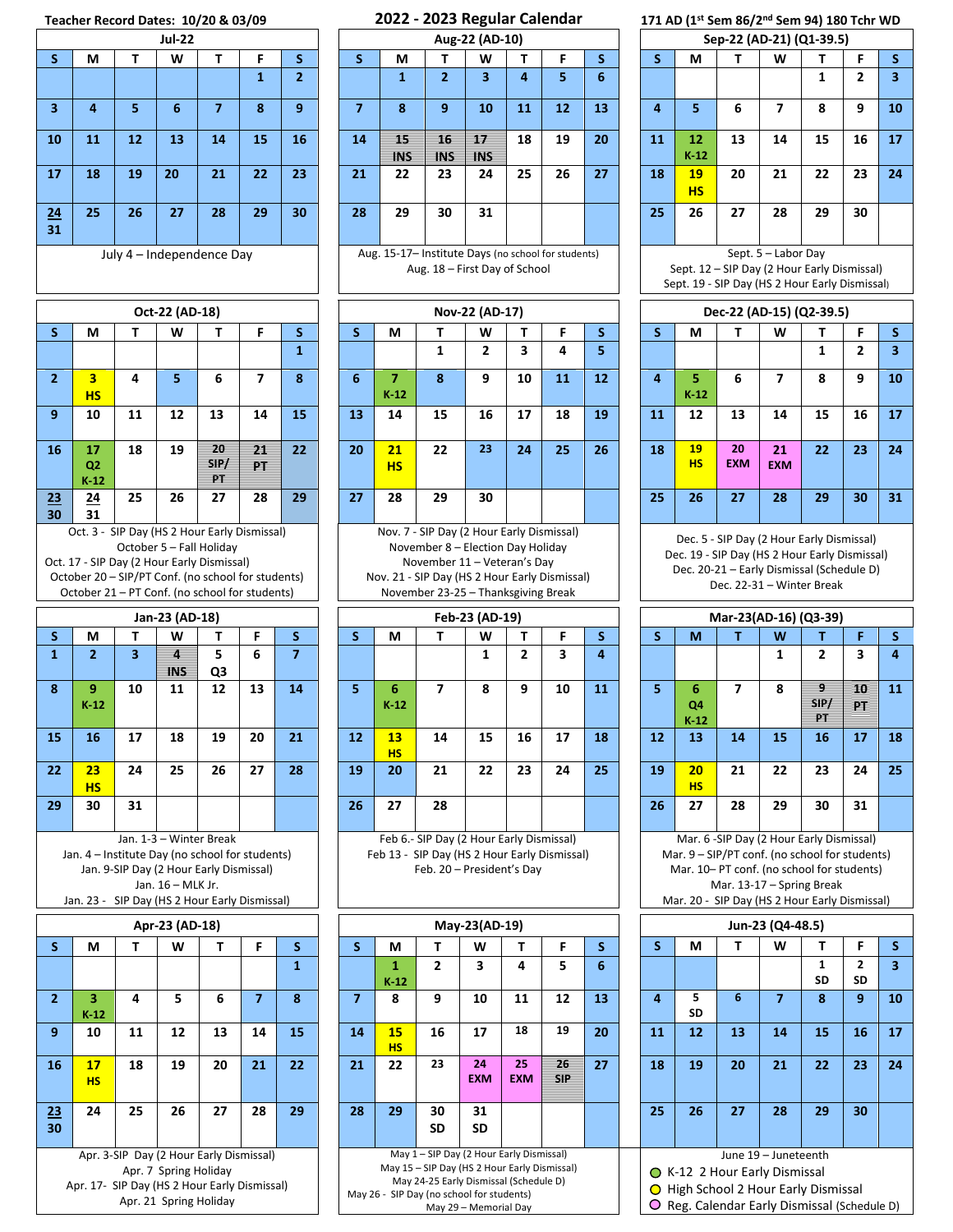| <b>CHAMPAIGN UNIT 4 SCHOOLS</b><br>2022-2023 Regular Calendar of Events |                      |                                                                                              |                                    |  |  |  |  |  |  |  |
|-------------------------------------------------------------------------|----------------------|----------------------------------------------------------------------------------------------|------------------------------------|--|--|--|--|--|--|--|
|                                                                         |                      | Approved by the Board of Education on 06/13/2022                                             |                                    |  |  |  |  |  |  |  |
| <b>DATE</b>                                                             | <b>DAY</b>           | <b>EVENT</b>                                                                                 | <b>ATTENDANCE INFO</b>             |  |  |  |  |  |  |  |
| August 15,16, 17                                                        | Monday-<br>Wednesday | <b>INSTITUTE DAYS (3)</b>                                                                    | NO SCHOOL for students             |  |  |  |  |  |  |  |
| August 18                                                               | Thursday             | First regular day of school (Full Day) - Grades K-6 and Grade 9                              | Kindergarten PT Conferences        |  |  |  |  |  |  |  |
| August 19                                                               | Friday               | Second regular day of school (Full Day) - Grades K-12                                        | 1/2 Kindergarten class begins      |  |  |  |  |  |  |  |
| August 22                                                               | Monday               | Third regular day of school (Full Day) - Grades K-12                                         | 1/2 Kindergarten class begins      |  |  |  |  |  |  |  |
| September 5                                                             | Monday               | Labor Day (Legal Holiday)                                                                    | NO SCHOOL                          |  |  |  |  |  |  |  |
| September 12                                                            | Monday               | School Improvement (K-12 - 2 Hour Early Dismissal)                                           | 2 Hour Early Dismissal             |  |  |  |  |  |  |  |
| September 19                                                            | Monday               | School Improvement (HS ONLY - 2 Hour Early Dismissal)                                        | High School 2 Hour Early Dismissal |  |  |  |  |  |  |  |
| October 3                                                               | Monday               | School Improvement (HS ONLY - 2 Hour Early Dismissal)                                        | High School 2 Hour Early Dismissal |  |  |  |  |  |  |  |
| October 5                                                               | Wednesday            | Fall Holiday                                                                                 | NO SCHOOL                          |  |  |  |  |  |  |  |
| October 14                                                              | Friday               | End of Quarter 1                                                                             |                                    |  |  |  |  |  |  |  |
| October 17                                                              | Monday               | School Improvement (K-12 - 2 Hour Early Dismissal)                                           | 2 Hour Early Dismissal             |  |  |  |  |  |  |  |
|                                                                         |                      | *39.5 Attendance Days / 43 Teacher Work Days                                                 |                                    |  |  |  |  |  |  |  |
| October 20                                                              | Thursday             | School Improvement Day / Parent Teacher Conferences                                          | NO SCHOOL for students             |  |  |  |  |  |  |  |
| October 21                                                              | Friday               | <b>Parent Teacher Conferences</b>                                                            | NO SCHOOL for students             |  |  |  |  |  |  |  |
| November 7                                                              | Monday               | School Improvement (K-12 - 2 Hour Early Dismissal)                                           | 2 Hour Early Dismissal             |  |  |  |  |  |  |  |
| November 8                                                              | Tuesday              | <b>Election Day Holiday</b>                                                                  | NO SCHOOL                          |  |  |  |  |  |  |  |
| November 11                                                             | Friday               | Veteran's Day                                                                                | NO SCHOOL                          |  |  |  |  |  |  |  |
| November 21                                                             | Monday               | School Improvement (HS ONLY - 2 Hour Early Dismissal)                                        | High School 2 Hour Early Dismissal |  |  |  |  |  |  |  |
| November 23-25                                                          | Wednesday-Friday     | <b>Thanksgiving Break</b>                                                                    | NO SCHOOL                          |  |  |  |  |  |  |  |
| December 5                                                              | Monday               | School Improvement (K-12 - 2 Hour Early Dismissal)                                           | 2 Hour Early Dismissal             |  |  |  |  |  |  |  |
| December 19                                                             | Monday               | School Improvement (HS ONLY - 2 Hour Early Dismissal)                                        | High School 2 Hour Early Dismissal |  |  |  |  |  |  |  |
| December 20                                                             | Tuesday              | Early Dismissal for high school exams (refer to schedule D)                                  | Early Dismissal (Schedule D)       |  |  |  |  |  |  |  |
| December 21                                                             | Wednesday            | Early Dismissal for high school exams; Last day before Winter Break<br>(refer to schedule D) | Early Dismissal (Schedule D)       |  |  |  |  |  |  |  |
| December 21                                                             | Wednesday            | End of Quarter 2 / Semester 1                                                                |                                    |  |  |  |  |  |  |  |
|                                                                         |                      | *39.5 Attendance Days / 43 Teacher Work Days                                                 | *Oct. 20 Record Day                |  |  |  |  |  |  |  |
| Dec. 22-Jan. 3                                                          | Thursday-Tuesday     | <b>Winter Break</b>                                                                          | NO SCHOOL                          |  |  |  |  |  |  |  |
| January 4                                                               | Wednesday            | <b>INSTITUTE DAY (1)</b>                                                                     | NO SCHOOL for students             |  |  |  |  |  |  |  |
| January 9                                                               | Monday               | School Improvement (K-12 - 2 Hour Early Dismissal)                                           | 2 Hour Early Dismissal             |  |  |  |  |  |  |  |
| January 16                                                              | Monday               | Martin Luther King Jr. Birthday (Legal Holiday)                                              | NO SCHOOL                          |  |  |  |  |  |  |  |
| January 23                                                              | Monday               | School Improvement (HS ONLY - 2 Hour Early Dismissal)                                        | High School 2 Hour Early Dismissal |  |  |  |  |  |  |  |
| February 6                                                              | Monday               | School Improvement (K-12 - 2 Hour Early Dismissal)                                           | 2 Hour Early Dismissal             |  |  |  |  |  |  |  |
| February 13                                                             | Monday               | School Improvement (HS ONLY - 2 Hour Early Dismissal)                                        | High School 2 Hour Early Dismissal |  |  |  |  |  |  |  |
| February 20                                                             | Monday               | President's Day (Legal Holiday)                                                              | NO SCHOOL                          |  |  |  |  |  |  |  |
| March 3                                                                 | Friday               | <b>End of Quarter 3</b>                                                                      |                                    |  |  |  |  |  |  |  |
|                                                                         |                      | *39 Attendance Days / 41 Teacher Work Days                                                   | *Mar. 9 Record Day                 |  |  |  |  |  |  |  |
| March 6                                                                 | Monday               | School Improvement (K-12 - 2 Hour Early Dismissal)                                           | 2 Hour Early Dismissal             |  |  |  |  |  |  |  |
| March 9                                                                 | Thursday             | School Improvement Day / Parent Teacher Conferences                                          | NO SCHOOL for students             |  |  |  |  |  |  |  |
| March 10                                                                | Friday               | <b>Parent Teacher Conferences</b>                                                            | NO SCHOOL for students             |  |  |  |  |  |  |  |
| March 13-17                                                             | Monday-Friday        | <b>Spring Break</b>                                                                          | NO SCHOOL                          |  |  |  |  |  |  |  |
| March 20                                                                | Monday               | School Improvement (HS ONLY - 2 Hour Early Dismissal)                                        | High School 2 Hour Early Dismissal |  |  |  |  |  |  |  |
| April 3                                                                 | Monday               | School Improvement (K-12 – 2 Hour Early Dismissal)                                           | 2 hour Early Dismissal             |  |  |  |  |  |  |  |
| April 7                                                                 | Friday               | Spring Holiday                                                                               | NO SCHOOL                          |  |  |  |  |  |  |  |
| April 17                                                                | Monday               | School Improvement (HS ONLY - 2 Hour Early Dismissal)                                        | High School 2 Hour Early Dismissal |  |  |  |  |  |  |  |
| April 21                                                                | Friday               | Spring Holiday                                                                               | NO SCHOOL                          |  |  |  |  |  |  |  |
| May 1                                                                   | Monday               | School Improvement (K-12 - 2 Hour Early Dismissal)                                           | 2 Hour Early Dismissal             |  |  |  |  |  |  |  |
| May 15                                                                  | Monday               | School Improvement (HS ONLY - 2 Hour Early Dismissal)                                        | High School 2 Hour Early Dismissal |  |  |  |  |  |  |  |
| May 24                                                                  | Wednesday            | Early Dismissal for high school exams (refer to schedule D)                                  | Early Dismissal (Schedule D)       |  |  |  |  |  |  |  |
| May 25                                                                  | Thursday             | Early Dismissal for high school exams ; Last Official Day of School<br>(refer to schedule D) | Early Dismissal (Schedule D)       |  |  |  |  |  |  |  |